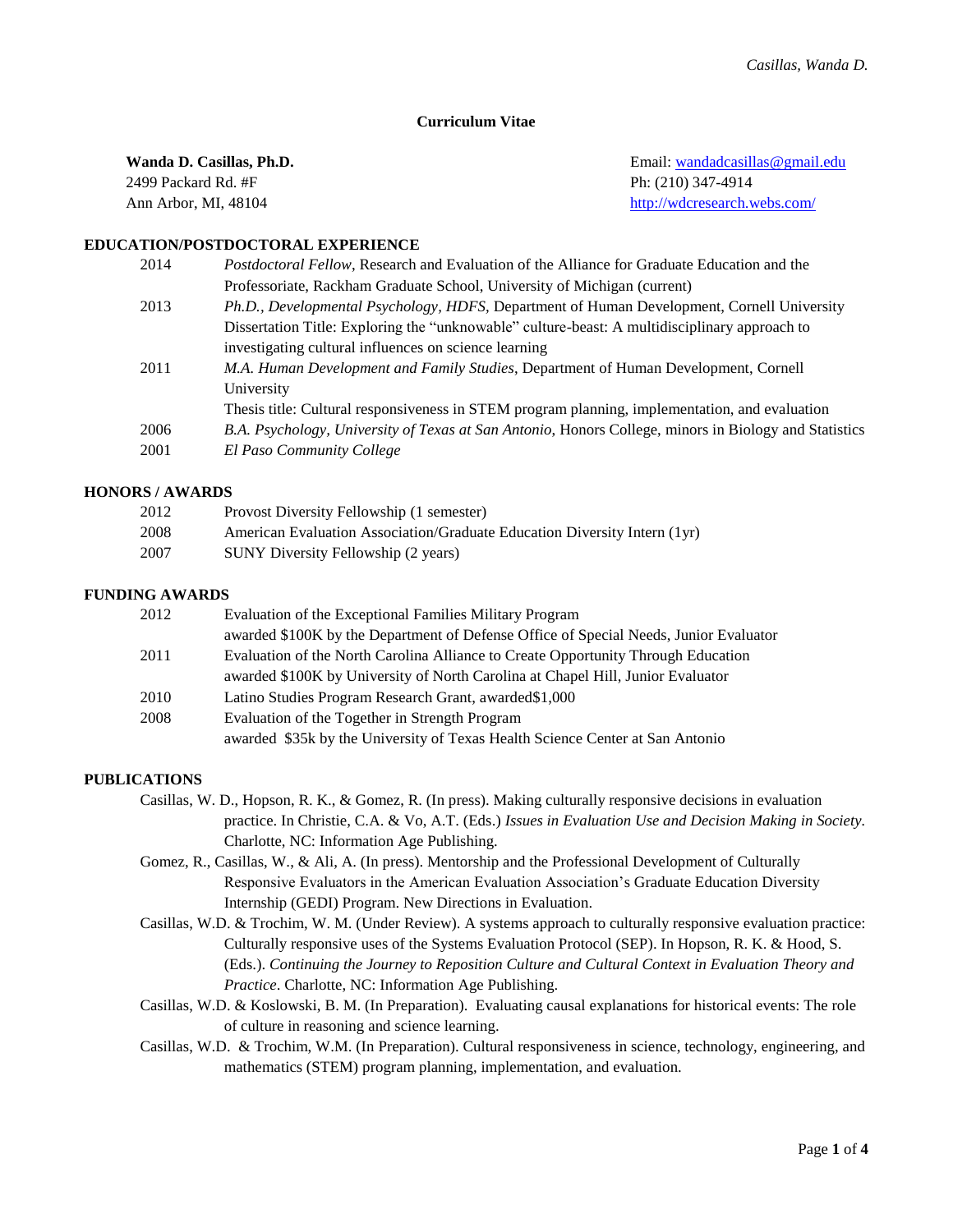Reyna, V.F. & Casillas, W. (2009). Development and dual processes in moral reasoning: A Fuzzy-trace theory account. In Bartels, D. M., Bauman, C. W., Skitka, L. J., & Medin, D. L. (Eds.) *Moral Judgment and Decision Making: The Psychology of Learning and Motivation, Vol. 50*. San Diego: Elsevier.

# **RESEARCH AND EVALUATION EXPERIENCE**

- 02/14- now *Evaluation Consultant*, Choose Health: Food, Fun, and Fitness, 4-H New York State Office
- 08/10-now *Educational Evaluation Consultant*, 4-H New York State Office
- 01/12- 09/13 *Evaluation Consultant,* Department of Defense Exceptional Family Member Program
- 01/12- 09/12 *Educational Evaluation Consultant,* University of North Carolina Chapel Hill/North Carolina State University, Alliance for Graduate Education and the Professoriate

| 09/08-09/09 Graduate Education Diversity Intern with the American Evaluation Association (AEA) |  |  |  |
|------------------------------------------------------------------------------------------------|--|--|--|
|                                                                                                |  |  |  |

- 01/10-12/13 *Graduate Research Assistant,* Cornell Office of Research on Evaluation
- (Undergraduate Research Experience)
- 09/06-12/06 *Intern, Office of the Congressman Henry Cuellar,* U.S. House of Representatives, San Antonio
- 06/06-12/06 *Research Assistant,* Laboratory for Rational Decision-Making, Cornell University
- 05/06-07/06 *Research* A*ssistant to Legislative Affairs Director for the American Medical Student Association,* Washington, D.C. National Headquarters
- 01/06-12/06 *Program Evaluation Consultant,* University of Texas Health Science Center at San Antonio
- 01/06-06/06 *Research Assistant,* DYAD Laboratory, University of Texas at San Antonio
- 01/06- 06/06 *Team Leader for Analysis and Management of Data,* Medical Student Disaster Relief Effort, University of Texas Health Science Center at San Antonio
- 05/05-01/06 *Coordinator Assistant,* Diabetes and Glandular Disease Research, P.A*.*
- 09/2004 *Research Consultant,* University of California at Los Angeles
- 05/02- 06/05 *Social Science Research Assistant II,* University of Texas Health Science Center at San Antonio

# **TEACHING EXPERIENCE**

08/13-12/13 *Teaching Assistant,* Cornell University, HD 2380 Scientific Reasoning 06/13-07/13 *Lecturer,* Cornell University, HD 2390 Cognitive Development in Cultural Contexts 08/10-12/10 *Teaching Assistant,* Cornell University, HD 2300 Cognitive Development 01/10- now *Mentor, Cornell University* 01/09-05/09 *Tutor,* A.V.I.D Program, Ithaca High School 01/02-05/02 *Tutor,* America Reads/ K-16 Initiatives Program, University of Texas at San Antonio

# **PROFESSIONAL DEVELOPMENT**

| 2012 | American Evaluation Association (AEA) Online webinars: Understanding Mexican Culture to Improve    |
|------|----------------------------------------------------------------------------------------------------|
|      | the Interview Experience with Mexicans                                                             |
| 2012 | AEA Online webinars: Evaluation Theory Tree                                                        |
| 2012 | AEA Two-day eStudy: Creating Surveys to Measure Performance and Assess Needs                       |
| 2011 | AEA Online Webinar: Utilization-Focused Evaluation                                                 |
| 2011 | Concept Systems Incorporated Two-Day eCourse: An Introduction to Concept Mapping for Planning      |
|      | and Evaluation                                                                                     |
| 2009 | AEA Workshops "Extending Logic Models", "Systems Thinking"                                         |
| 2009 | Society for the Psychological Study of Social Issues (SPSSI) Career Development Conference by      |
|      | special invitation                                                                                 |
| 2009 | Concept Systems Incorporated Two-Day in person Training: Facilitated Training for CSI Applications |
| 2008 | American Evaluation Association (AEA) Workshop "Collaborative Evaluation", "Transformative         |
|      | Mixed Methods Evaluation"                                                                          |
| 2008 | American Evaluation Association (AEA) Workshop "Transformative Mixed Methods Evaluation"           |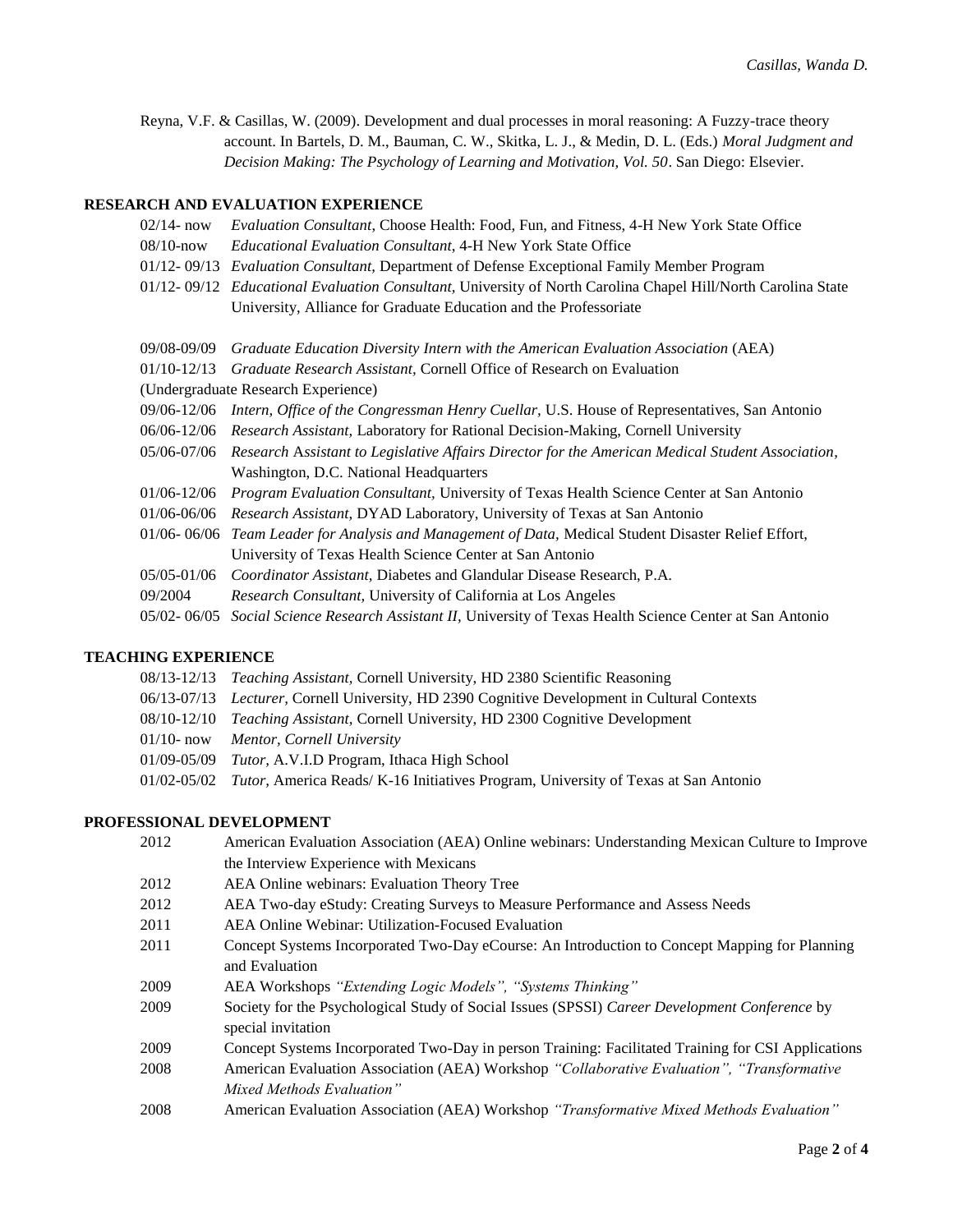# **PRESENTATIONS**

| 10/2012 | Panel: Challenges and Approaches to Complex Programs: Evaluating the North Carolina               |
|---------|---------------------------------------------------------------------------------------------------|
|         | Alliance to Create Opportunity through Education (NC OPT ED)                                      |
|         | American Evaluation Association Conference 2012                                                   |
| 10/2012 | Paper Presentation: Making culturally responsive decisions in evaluation practice                 |
|         | <b>American Evaluation Association Conference 2012</b>                                            |
| 07/2012 | Paper Presentation: The role of culture in evaluation of causal mechanisms                        |
|         | International Society for the Psychology of Science & Technology Conference 2012                  |
| 12/2010 | Guest Lecture, An Introduction to Cultural Psychology                                             |
|         | Cornell University, Department of Human Development                                               |
| 11/2010 | Paper: Capturing Quality: Rubrics for Logic Models, and Evaluation Plans                          |
|         | American Evaluation Association Conference 2010: Evaluation Quality                               |
| 11/2010 | Paper: Using Systems Thinking Concepts in Evaluation of Complex Programs                          |
|         | American Evaluation Association Conference 2010: Evaluation Quality                               |
| 11/2009 | Poster Presentation: Addressing Diversity in Evaluation of Science, Technology, Engineering, and  |
|         | <b>Mathematics (STEM) Programs</b>                                                                |
|         | American Evaluation Association Conference 2009: Context and Evaluation                           |
| 11/2009 | Multipaper Session Presentation: Culturally Responsive Leaders: Toward Transforming and Adapting  |
|         | Communities for Public Good                                                                       |
|         | American Evaluation Association Conference 2009: Context and Evaluation                           |
| 07/2008 | Poster Presentation: Cognitive Representations, Acculturation, and Adolescent Decision-making     |
|         | 30 <sup>th</sup> Annual Conference of the Cognitive Science Society                               |
| 05/2008 | Poster presentation: A Fuzzy-trace Theory of Acculturation and Adolescent Decision-making: Is HIV |
|         | worth It? 20 <sup>th</sup> Annual Convention for the Association for Psychological Science        |

# **ASSOCIATION MEMBERSHIPS**

American Educational Research Association since 2014 International Association for Cross-cultural Psychology since 2011 American Psychological Association since 2011 International Society for the Psychology of Science and Technology since 2010 Society for the Psychological Study of Social Issues since 2009 American Evaluation Association since 2008 Association of Psychological Science since 2007 Cognitive Science Society since 2007

# **SERVICE/COMMITTEES/EXTRACURRICULAR ACTIVITIES**

- 2007-13 *Latino Graduate Student Coalition, Cornell University*
- 2007-10 *Graduate student representative to the Graduate Studies Committee*